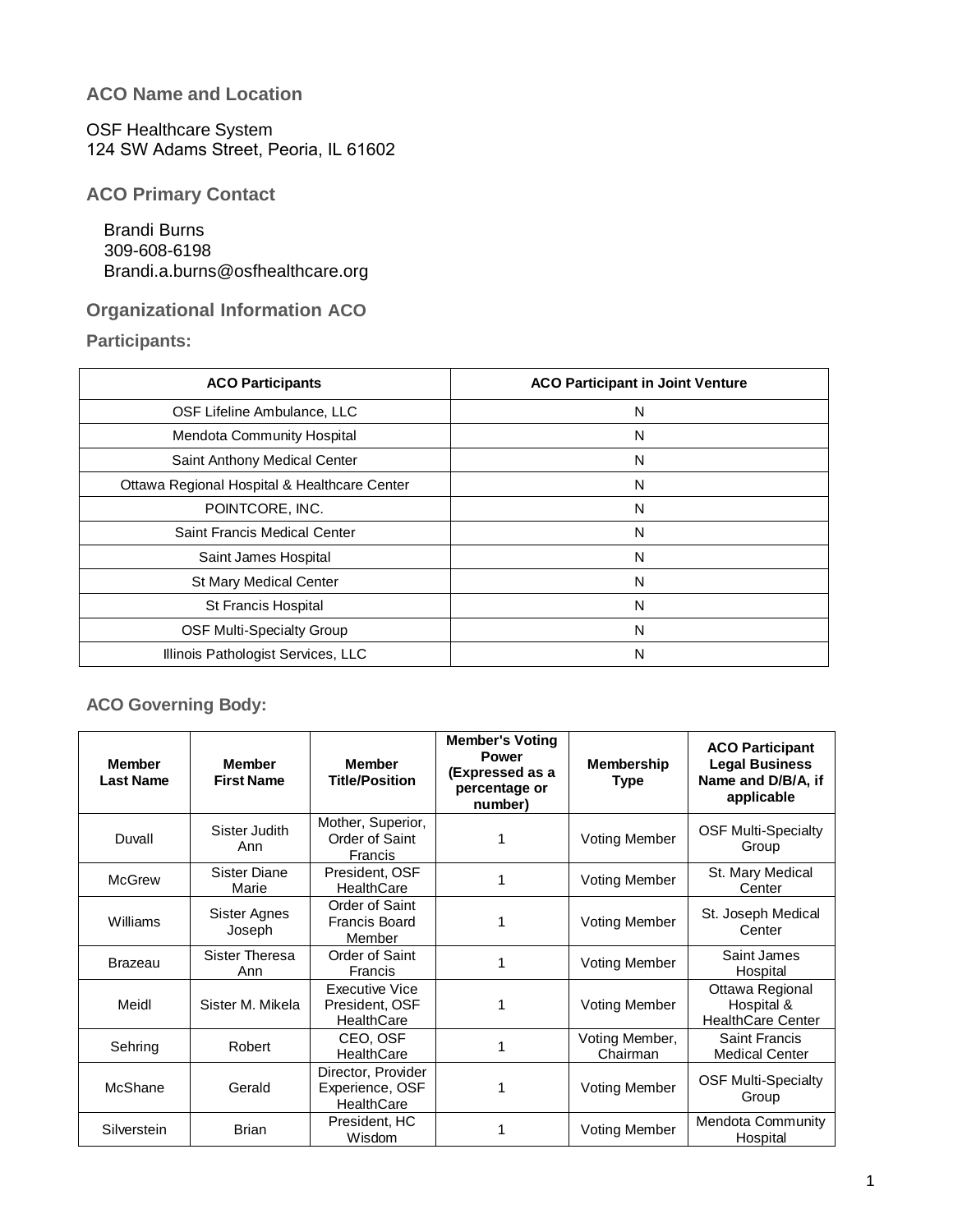| Velazquez        | Ralph        | CMO, OSF<br><b>HealthCare</b>                     |   | <b>Voting Member</b> | <b>OSF Lifeline</b><br>Ambulance, LLC  |
|------------------|--------------|---------------------------------------------------|---|----------------------|----------------------------------------|
| Wiegand          | Lori         | CNO, OSF<br><b>HealthCare</b>                     |   | <b>Voting Member</b> | <b>St Francis Hospital</b>             |
| Hippler          | Stephen      | CCO, OSF<br><b>Medical Group</b>                  |   | <b>Voting Member</b> | <b>OSF Saint Francis,</b><br>Inc.      |
| Tillery          | Jeffry       | CEO, OSF<br><b>Medical Group</b>                  |   | <b>Voting Member</b> | Saint Anthony<br><b>Medical Center</b> |
| Vega             | Tim          | VP, CMO, OSF<br><b>Medical Group</b>              |   | <b>Voting Member</b> | Illinois Pathologist<br>Services, LLC  |
| Higgs            | David        | Community<br>Stakeholder                          |   | <b>Voting Member</b> | N/A                                    |
| Rump             | <b>Steve</b> | Medicare<br>Beneficiary<br>Representative         |   | <b>Voting Member</b> | N/A                                    |
| <b>Brandfass</b> | Robert       | SVE, Chief Legal<br>Officer                       | 0 | Non-Voting<br>Member | N/A                                    |
| Rodeghero        | Jason        | President, OSF<br>Home Health                     | 0 | Non-Voting<br>Member | N/A                                    |
| Allen            | Michael      | CFO, OSF<br><b>HealthCare</b>                     | 0 | Non-Voting<br>Member | N/A                                    |
| Sarver           | Josh         | Director,<br>Population<br><b>Health Services</b> | 0 | Non-Voting<br>Member | N/A                                    |

## **Key ACO Clinical and Administrative Leadership:**

ACO Executive: Robert Sehring Medical Director: Ralph Velazquez Compliance Officer: John Evancho

Quality Assurance/Improvement Officer: Virginia Pisano

## **Associated Committees and Committee Leadership:**

| <b>Committee Name</b>                        | <b>Committee Leader Name and Position</b>     |
|----------------------------------------------|-----------------------------------------------|
| <b>Finance Committee</b>                     | Michael Allen, Chairperson                    |
| Compliance Committee                         | Sister M. Mikela Meidl, F.S.G.M., Chairperson |
| Human Resources Committee                    | Sister Judith Ann Duvall, Chairperson         |
| <b>Professional Credentials Committee</b>    | Sister Diane McGrew, Chairperson              |
| <b>Board Review Committee</b>                | Dr. Gerald McShane, Chairperson               |
| <b>Ethics Committee</b>                      | Sister Judith Ann Duvall, Chairperson         |
| Joint Venture Committee                      | Michael Allen, Chairperson                    |
| <b>ACO Governing Board</b>                   | Robert C. Sehring, Chairperson                |
| <b>Plan Administrative Committee</b>         | Sister Judith Ann Duvall, O.S.F., Chairperson |
| <b>Charity Care &amp; Benefits Committee</b> | Michelle Carrothers, Chairperson              |

## **Types of ACO Participants, or Combinations of Participants, That Formed the ACO:**

- Critical Access Hospital (CAH) billing under Method II
- ACO professionals in a group practice arrangement
- Hospital employing ACO professionals
- Rural Health Clinic (RHC)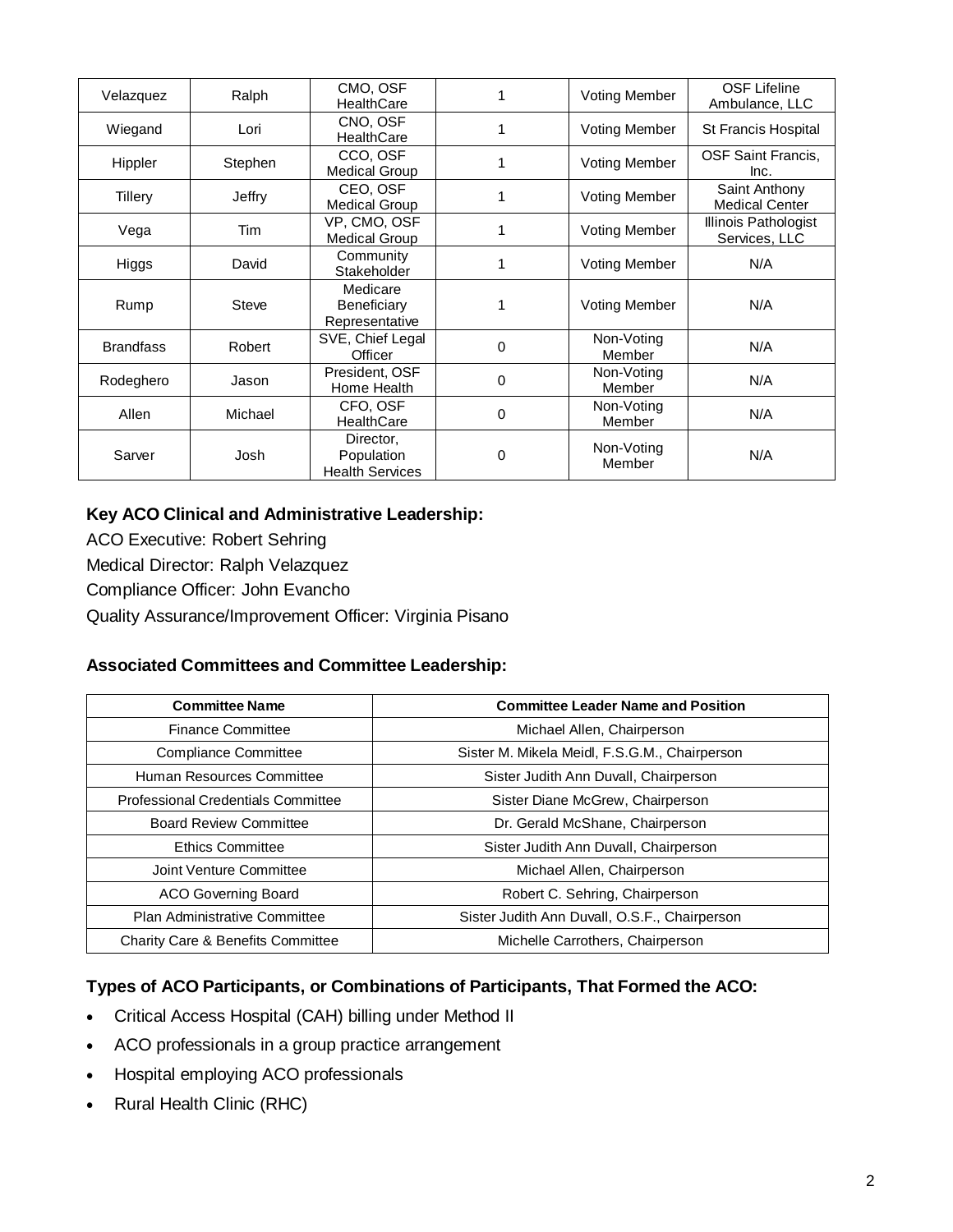## **Shared Savings and Losses**

**Amount of Shared Savings/Losses:**

- Second Agreement Period
	- o Performance Year 2020, \$17,942,958
- First Agreement Period
	- o Performance Year 2019, \$8,722,898
	- o Performance Year 2018, \$0
	- o Performance Year 2017, \$0

**Shared Savings Distribution:**

- Second Agreement Period
	- o Performance Year 2020
		- **Proportion invested in infrastructure: 10%**
		- **Proportion invested in redesigned care processes/resources: 0%**
		- **Proportion of distribution to ACO participants: 90%**
- First Agreement Period
	- o Performance Year 2019
		- **Proportion invested in infrastructure: 10%**
		- **Proportion invested in redesigned care processes/resources: 0%**
		- **Proportion of distribution to ACO participants: 90%**
	- o Performance Year 2018
		- Proportion invested in infrastructure: N/A
		- **Proportion invested in redesigned care processes/resources: N/A**
		- **Proportion of distribution to ACO participants: N/A**
	- o Performance Year 2017
		- **Proportion invested in infrastructure: N/A**
		- Proportion invested in redesigned care processes/resources: N/A
		- **Proportion of distribution to ACO participants: N/A**

#### **Quality Performance Results**

**2020 Quality Performance Results:**

| <b>ACO Quality Measure</b><br><b>Number</b> | <b>Measure Name</b>                                          | Rate | <b>ACO Mean</b> |
|---------------------------------------------|--------------------------------------------------------------|------|-----------------|
| ACO-1                                       | CAHPS: Getting Timely Care, Appointments,<br>and Information | N/A  | N/A             |
| ACO-2                                       | <b>CAHPS: How Well Your Providers</b><br>Communicate         | N/A  | N/A             |
| ACO-3                                       | <b>CAHPS: Patients' Rating of Provider</b>                   | N/A  | N/A             |
| ACO-4                                       | <b>CAHPS: Access to Specialists</b>                          | N/A  | N/A             |
| ACO-5                                       | CAHPS: Health Promotion and Education                        | N/A  | N/A             |
| ACO-6                                       | <b>CAHPS: Shared Decision Making</b>                         | N/A  | N/A             |
| ACO-7                                       | <b>CAHPS: Health Status/Functional Status</b>                | N/A  | N/A             |
| $ACO-34$                                    | <b>CAHPS: Stewardship of Patient Resources</b>               | N/A  | N/A             |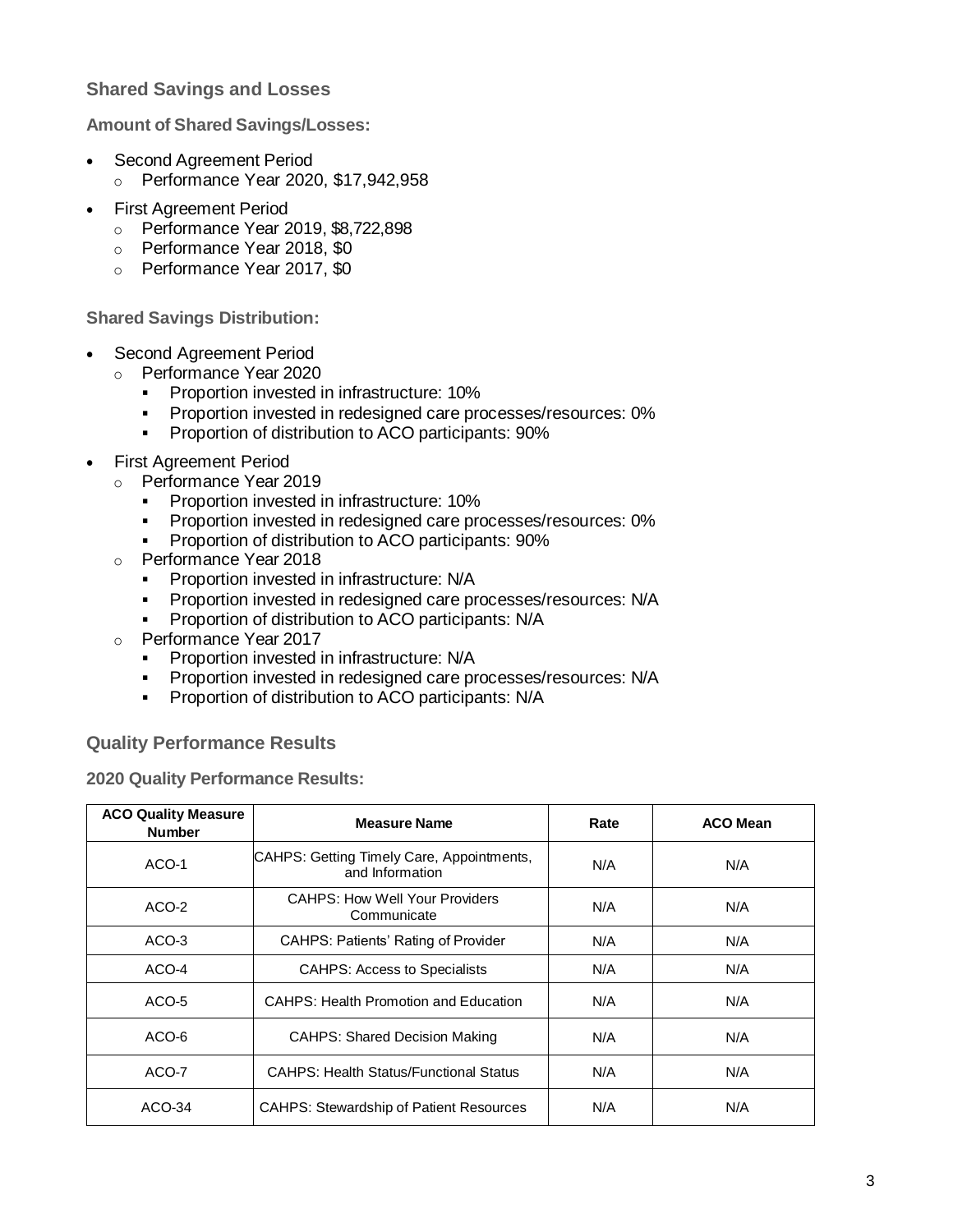| $ACO-45$      | <b>CAHPS: Courteous and Helpful Office Staff</b>                                                   | N/A   | N/A   |
|---------------|----------------------------------------------------------------------------------------------------|-------|-------|
| $ACO-46$      | <b>CAHPS: Care Coordination</b>                                                                    | N/A   | N/A   |
| ACO-8         | Risk-Standardized, All Condition<br>Readmission                                                    | N/A   | N/A   |
| $ACO-38$      | Risk-Standardized Acute Admission Rates<br>for Patients with Multiple Chronic Conditions           | N/A   | N/A   |
| $ACO-43$      | Ambulatory Sensitive Condition Acute<br>Composite (AHRQ Prevention Quality<br>Indicator (PQI) #91) | 0.83  | 0.95  |
| $ACO-13$      | Falls: Screening for Future Fall Risk                                                              | 98.72 | 84.97 |
| $ACO-14$      | Preventive Care and Screening: Influenza<br>Immunization                                           | 95.93 | 76.03 |
| <b>ACO-17</b> | Preventive Care and Screening: Tobacco<br>Use: Screening and Cessation Intervention                | 90.32 | 81.67 |
| <b>ACO-18</b> | Preventive Care and Screening: Screening<br>for Depression and Follow-up Plan                      | 77.52 | 71.46 |
| ACO-19        | <b>Colorectal Cancer Screening</b>                                                                 | 82.71 | 72.59 |
| $ACO-20$      | <b>Breast Cancer Screening</b>                                                                     | 83.90 | 74.05 |
| <b>ACO-42</b> | Statin Therapy for the Prevention and<br><b>Treatment of Cardiovascular Disease</b>                | 88.94 | 83.37 |
| $ACO-40$      | Depression Remission at Twelve Months                                                              | N/A   | N/A   |
| <b>ACO-27</b> | Diabetes Mellitus: Hemoglobin A1c Poor<br>Control                                                  | 12.88 | 14.70 |
| <b>ACO-28</b> | Hypertension (HTN): Controlling High Blood<br>Pressure                                             | 74.16 | 72.87 |

Please note, the ACO-40 Depression Remission at 12 months quality measure is not included in public reporting due to low sample size. The Centers for Medicare & Medicaid Services (CMS) also waived the requirement for ACOs to field a CAHPS for ACOs survey for PY 2020 through the Physician Fee Schedule Final Rule for Calendar Year 2021. Additionally, CMS reverted ACO-8 Risk-Standardized, All Condition Readmission and ACO-38 Risk-Standardized Acute Admission Rates for Patients with Multiple Chronic Conditions to pay-for-reporting, given the impact of the coronavirus disease 2019 (COVID-19) public health emergency (PHE) on these measures.

Please also note that per CMS policy, you should not publicly share or report cell sizes <11 or any combination of information that would allow cell sizes of <11 to be calculated.

**For Previous Years' Financial and Quality Performance Results, Please Visit [data.cms.gov](https://data.cms.gov/medicare-shared-savings-program/performance-year-financial-and-quality-results)**

### **Payment Rule Waivers**

- Skilled Nursing Facility (SNF) 3-Day Rule Waiver: Yes
- Waiver for Payment for Telehealth Services: Yes

**Fraud and Abuse Waivers**

**ACO Pre-Participation Waiver**:

The following information describes each arrangement for which our ACO seeks protection under